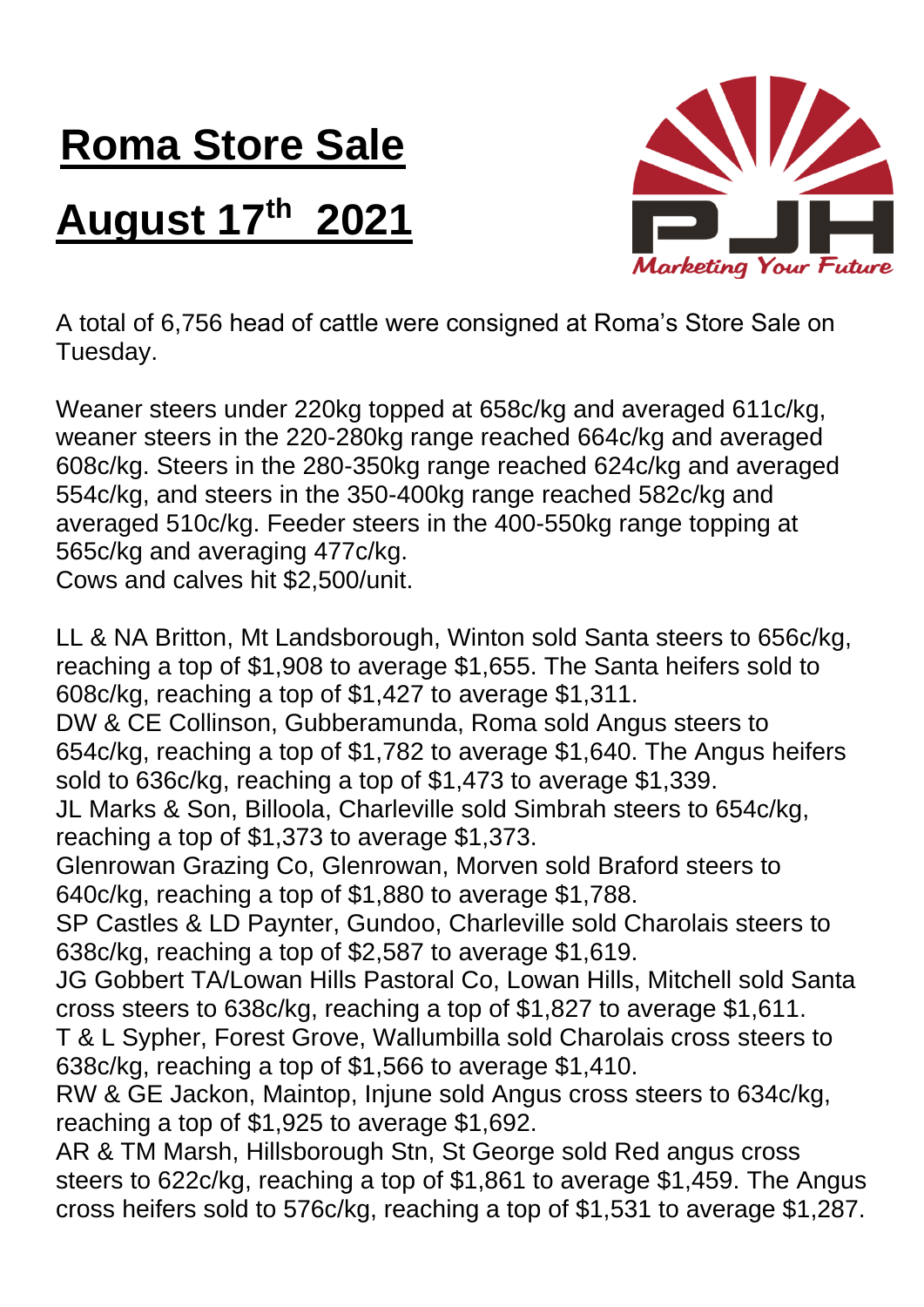Nische Pty Ltd, Grasslands, Roma sold Brahman cross steers to 622c/kg, reaching a top of \$1,341 to average \$1,244.

RA & CA Bain, Mt Eden, Roma sold Angus steers to 620c/kg, reaching a top of \$1,702 to average \$1,702.

BM & ND Bauer, Arlington, Augathella sold Simmental cross steers to 614c/kg, reaching a top of \$1,722 to average \$1,722. The Simmental cross heifers sold to 558c/kg, reaching a top of \$1,777 to average \$1,569. Boxvale Trading, Boxvale, Morven sold Charolais cross steers to 596c/kg, reaching a top of \$2,016 to average \$1,715. The Charolais cross heifers sold to 566c/kg, reaching a top of \$1,976 to average \$1,438.

JG & LN Kadel, Pameroo, Roma sold Angus cross steers to 586c/kg, reaching a top of \$1,899 to average \$1,894.

Dart Pastoral Co, Bannockburn Station, Torrens Creek sold Droughtmaster steers to 582c/kg, reaching a top of \$2,049 to average \$1,956.

SA Houston, Erindale, Wallumbilla sold Angus steers to 565c/kg, reaching a top of \$2,707 to average \$2,688.

L Finch, Trafford Park, Wallumbilla sold Simmental cross steers to 559c/kg, reaching a top of \$2,333 to average \$2,333.

Burradoo Property Trust, Burradoo, Wallumbilla sold Angus steers to 556c/kg, reaching a top of \$2,811 to average \$2,305.

Yackatoo Grazing Co, Langrantha, Wandoan sold Droughtmaster steers to 554c/kg, reaching a top of \$2,075 to average \$2,075. The

Droughtmaster cross heifers sold to 512c/kg, reaching a top of \$1,992 to average \$1,735.

PB & DJ Heffernan, Warragai, Roma sold Angus steers to 540c/kg, reaching a top of \$2,812 to average \$2,812.

Ashman Grazing, Escombe Downs, Winton sold Braford steers to 520c/kg, reaching a top of \$2,450 to average \$2,174.

CA & MM Finch, South Trafford, Wallumbilla sold Santa cross steers to 517c/kg, reaching a top of \$2,911 to average \$2,449.

Riverglen Pastoral Co, Riverglen, Glenmorgan sold Charolais cross steers to 510c/kg, reaching a top of \$2,142 to average \$2,142.

Institutional Investments P/L, Duarran, Roma sold Brangus cross steers to 500c/kg, reaching a top of \$2,365 to average \$2,227.

NG Marsh, Weemilah, Roma sold Santa cross steers to 498c/kg, reaching a top of \$2,248 to average \$2,169.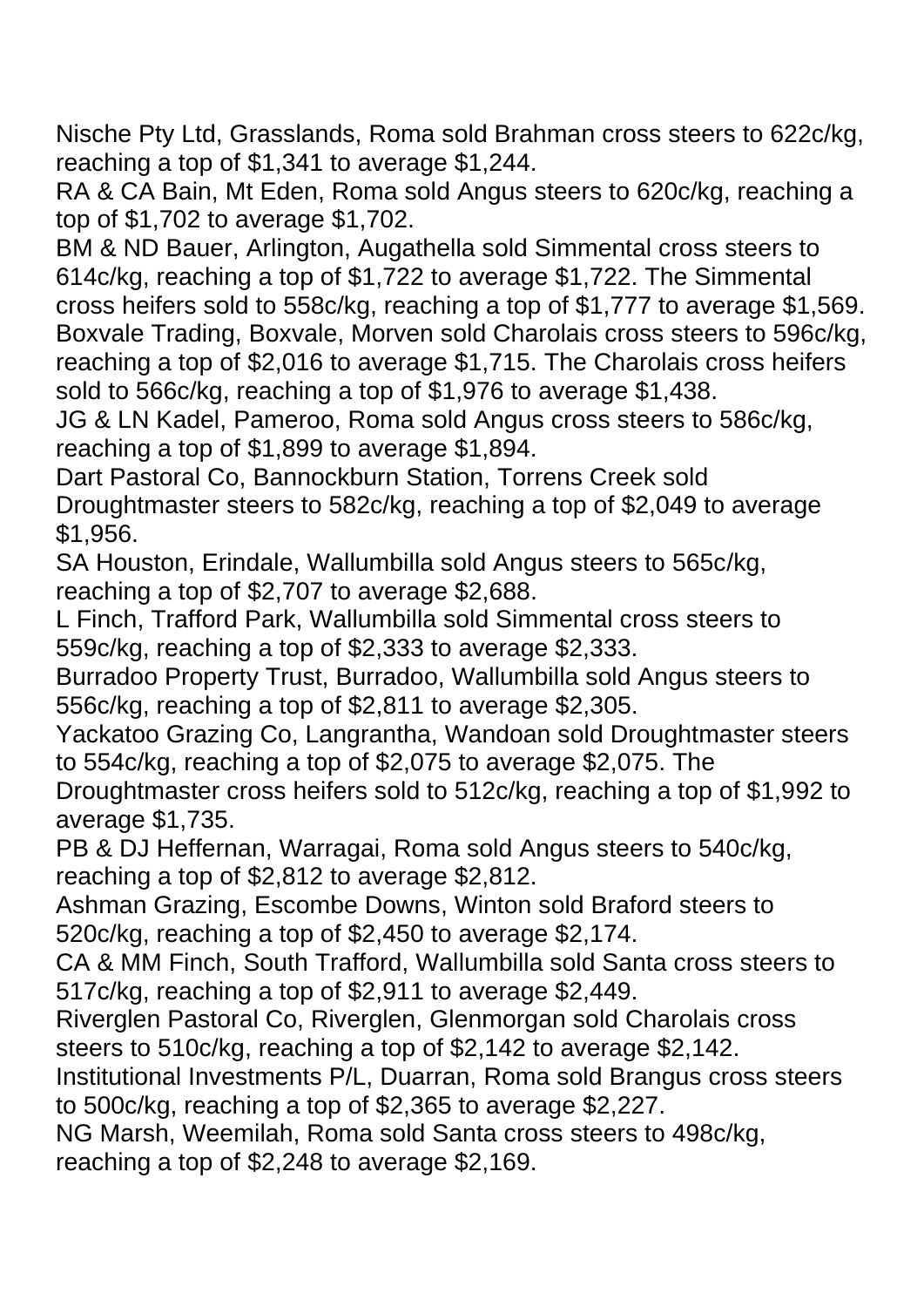Roslin Grazing Co, Roslin, Mungallala sold Brahman cross steers to 487c/kg, reaching a top of \$2,127 to average \$2,012. Cargara Cattle Co, Cargara, Augathella sold Braford steers to 408c/kg, reaching a top of \$2,522 to average \$2,405.

Heifers under 220kg topped at 636c/kg and averaged 523c/kg, while heifers in the 220-280kg range topped at 636c/kg and averaged 500c/kg. Heifers in the 280-350kg range topped at 576c/kg, averaging 482c/kg. Heifers in the 350-450kg range topped at 532c/kg, averaging 448c/kg.

Audrey Bell, Alcurah Creek, Roma sold Charolais cross heifers to 580c/kg, reaching a top of \$1,617 to average \$1,491.

R & J Underwood, Pine Hills, Wallumbilla sold Droughtmaster heifers to 576c/kg, reaching a top of \$1,638 to average \$1,530.

AJM Pastoral Co, Tralee/Riverdale, Richmond sold Angus cross heifers to 576c/kg, reaching a top of \$1,472 to average \$1,099.

GR & ML Scott, Ruby Farm, Wallumbilla sold Charolais cross heifers to 552c/kg, reaching a top of \$1,685 to average \$1,582.

Doce Pastoral, Summer Hills, Wallumbilla sold Angus heifers to 540c/kg, reaching a top of \$1,951 to average \$1,845.

Institutional Investments P/L, Roma Downs, Roma sold Brangus cross heifers to 530c/kg, reaching a top of \$2,256 to average \$2,041. The Brangus cross cows sold to 357c/kg, reaching a top of \$2,384 to average \$1,827.

CA Warrian, Blisworth, Injune sold Cross breed heifers to 482c/kg, reaching a top of \$2,016 to average \$1,942.

Cows in the 300-400kg range reached 358c/kg and averaged 261c/kg, while cows in the 400kg-500kg range reached 352c/kg and averaged 309c/kg. Cows over 500kg topped at 370c/kg, averaging 340c/kg.

## *NEXT STORE SALE IS 24th AUGUST PJH SELL 6 th POSITION*